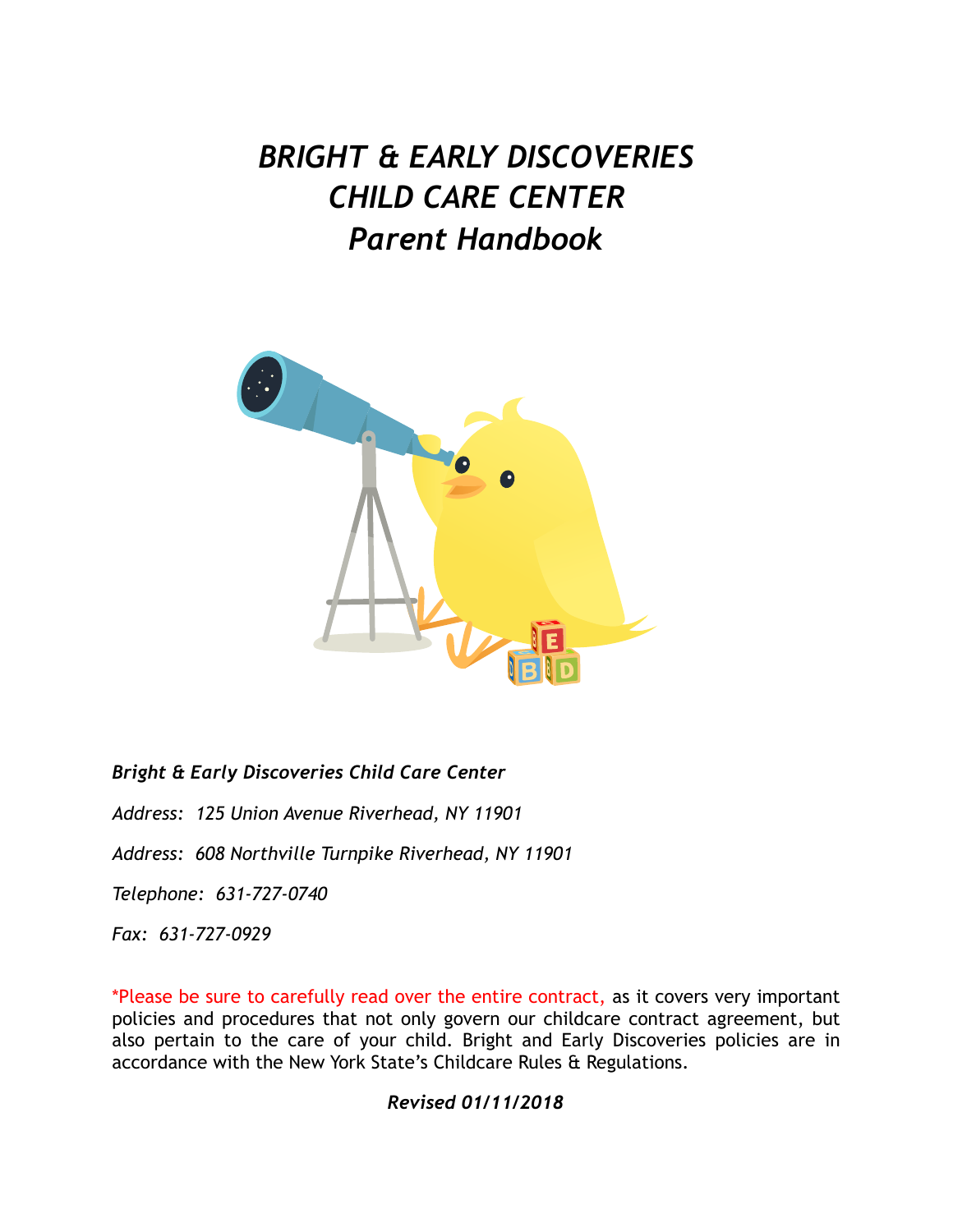# **POLICY AND PROCEDURES**

#### **Our Philosophy**

At Bright and Early Discoveries, *We Touch Hearts and Build Minds*. We believe that we are all involved in the process of guiding and promoting our children's intellectual and social potential. We continually develop our Creative Curriculum and work with our Parents / Guardians to ensure that our children not only live up to our expectations, but that they learn to set higher expectations for themselves and take genuine pleasure in their achievements.

#### **Our Staff**

It is hard to leave your child with someone, and we know how that feels. We understand that putting your trust into a child care center and finding quality child care is important and we have gone to great lengths to ensure that our school environment is very clean, calm, and full of TLC. It is an ideal environment for your child to take their first steps, learn their first words, and gain the confidence and skills they will need.

We believe that the strength of our program is in the dedication of our teaching staff. We support our teachers with training, resources and some freedom to create a unique learning experience for our children. Our Teachers are all trained in early child care development and have completed courses in early childhood education. In addition, all teachers and staff are in compliance with all New York State requirements and have passed several background checks, including local, state and FBI background checks, as well as the child abuse hot-line checks. Our teachers are certified in infant and child first aid and CPR and are required to take New York State approved in-service training hours throughout the year and attend monthly meetings where new resources and training is provided to all staff.

#### **Non-Discrimination**

We welcome families of any race, color, sex, religion, nationality, creed, sexual orientation, marital status or age. We do not discriminate in any way within the administration or our educational policies, enrollment policies, financial plan or any other school administered program.

#### **Hours of Operation**

Normal hours of operation are 7:00 am to 6:00 pm Monday through Friday.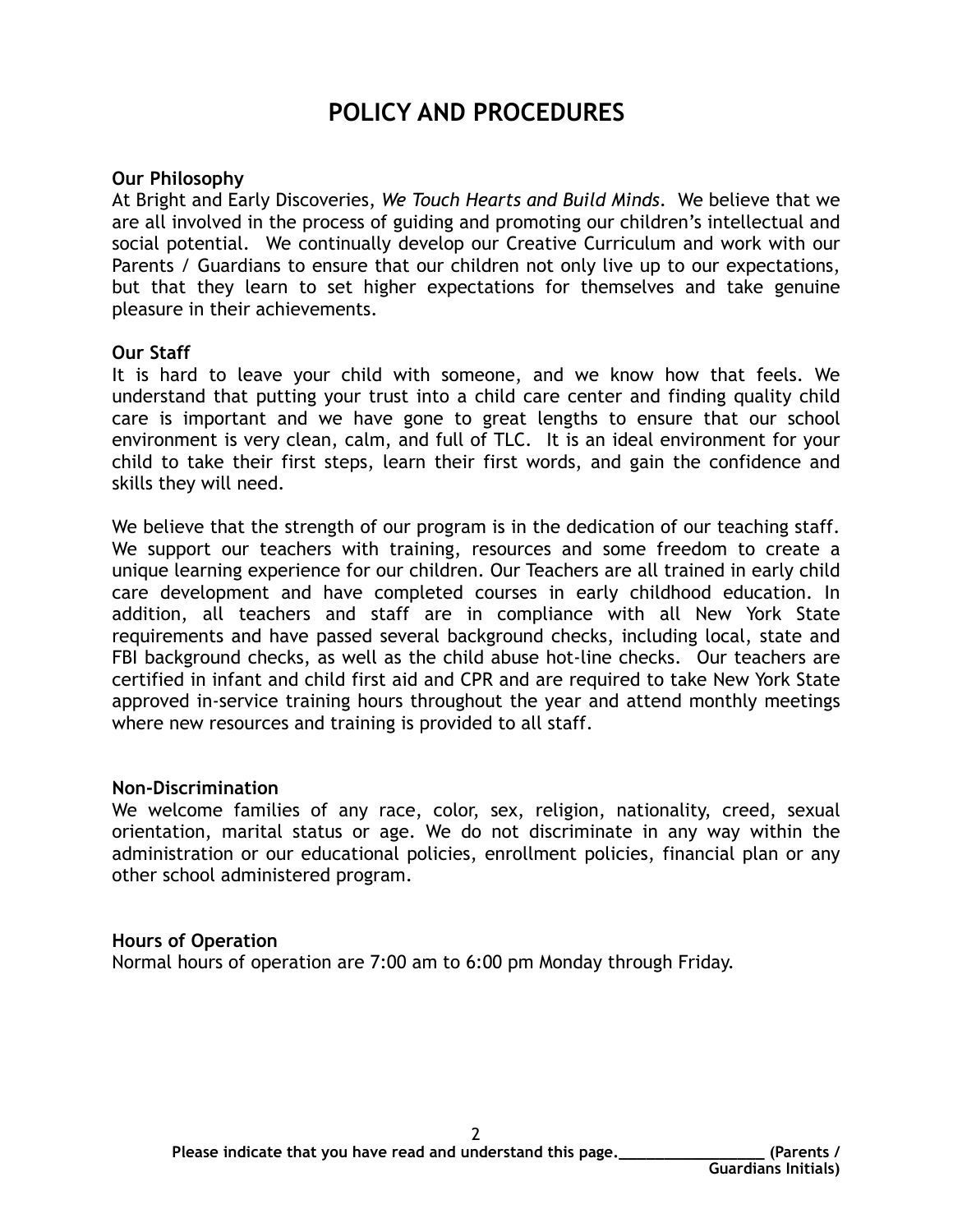#### **Preschool Curriculum**

Bright and Early Discoveries utilizes the "Creative Curriculum" in conjunction with Teaching Strategies Gold which is fully aligned with the Head Start Child Development and Early Learning Framework and State early learning standards. The philosophy behind our curriculum is that young children learn best by exploration and discovery. Learning isn't just repeating what someone else says; it requires active thinking and experimenting to find out how things work and to learn firsthand about the world we live in. Our curriculum enables our children to develop confidence, creativity, and lifelong critical thinking skills.

# **Enrichment Programs**

BED offers Enrichment Programs, when available. Enrichment Programs are subject to availability, and child participation. Enrichment Program fees are **not included** in your child's daily tuition.

#### **Enrollment Paperwork**

Applications are accepted subject to availability of space and accommodations. The following forms are required by the State of New York and must be completed prior to enrollment:

- Signed and initialed Registration/Application forms new and returning
- Complete / current immunization and physical examination records new and returning students whose forms have expired.
- Signed and initialed Child Care Contract. Parents / Guardians will receive a copy.
- At least two phone numbers where a Parents / Guardians can be reached in case of an emergency.
- Parents / Guardians are required to complete a Government Food Program application regardless of income.
- Sleeping/ Napping agreement
- Permission to Photograph
- Permission to apply over the counter topical ointment/ sunscreen
- Permission to engage in Watersport Activities

# **Enrollment Procedure**

• Parents or Guardians are required to participate in a verbal orientation with the Director / Assistant Director before your child's first day of school. This includes meeting all the staff, visiting the child's class room and registration into Provider's child care management database.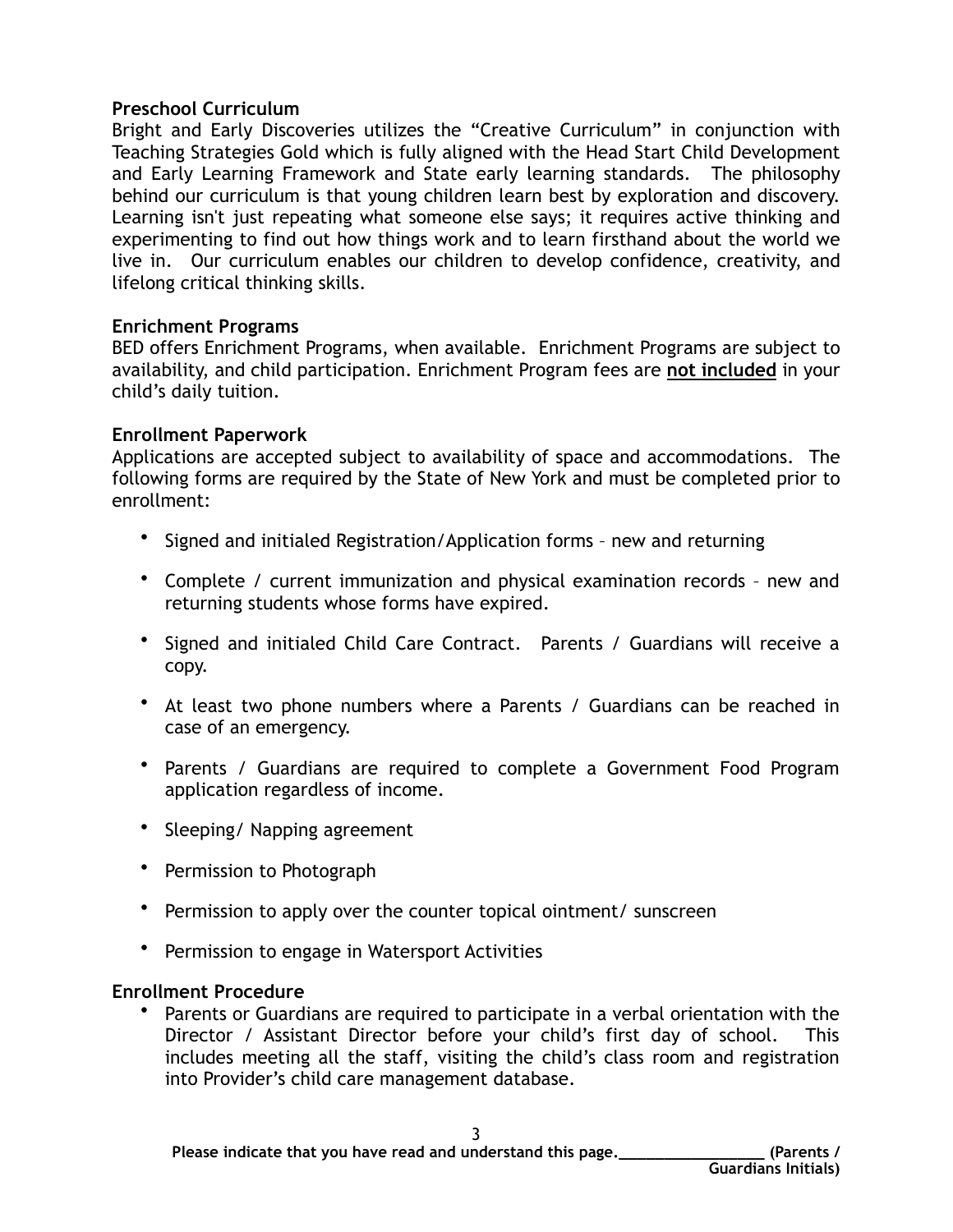# **Payments**

*All payments and tuition fees* are due the first day of your child's school week. Payments are to be made in full regardless of attendance (absent days). Payments not made in full are subject to late fees.

Returned checks will be assessed with a \$30 service charge, as well as any additional fees that may be accrued by the bank. If a check is returned, payment must be made in cash on the day notified of returned check. Returned checks will result in cash payment for future childcare.

BED has a contract with DSS, and will accept subsidy payments. Parents are responsible for the balance not covered and are expected to pay the balance in full prior to care.

# **LATE PICK UP**

For children not picked up by their contracted pick-up time without prior approval, there will be an additional \$5 per 15 mins late. After 30 mins late, the fee will increase to \$1 per minute. This charge will also apply to children who are dropped off earlier than their contracted arrival times.

\*There is a 15 minute grace period for pick-ups occasionally things do come up unexpectedly. However, to keep this from becoming habitual, there will be charges if it happens to frequently. Do not arrive prior to opening unless given prior approval.

**\*\*\*It is important to notify the school of any child that will be absent or attending later in the day.**

# **Early Closing and Vacation:**

Should there be an emergency requiring early closing, parents will be notified.

# **Medical Emergencies**

Minor bumps and scratches are inevitable, but our staff makes every effort to keep the children safe through supervision and childproofing. Minor injuries receive appropriate first aid. If an emergency injury or illness occurs, we will notify emergency responders and you will be contacted as soon as possible. **Parents / Guardians are responsible for all costs involved in emergency medical treatment, including emergency transportation if required.**

# **First Aid**

State and county regulations limit the amount of first aid that the school can provide. The staff is limited to the use of soap, water, and bandages. We are not allowed to use any other type of non-prescription medication.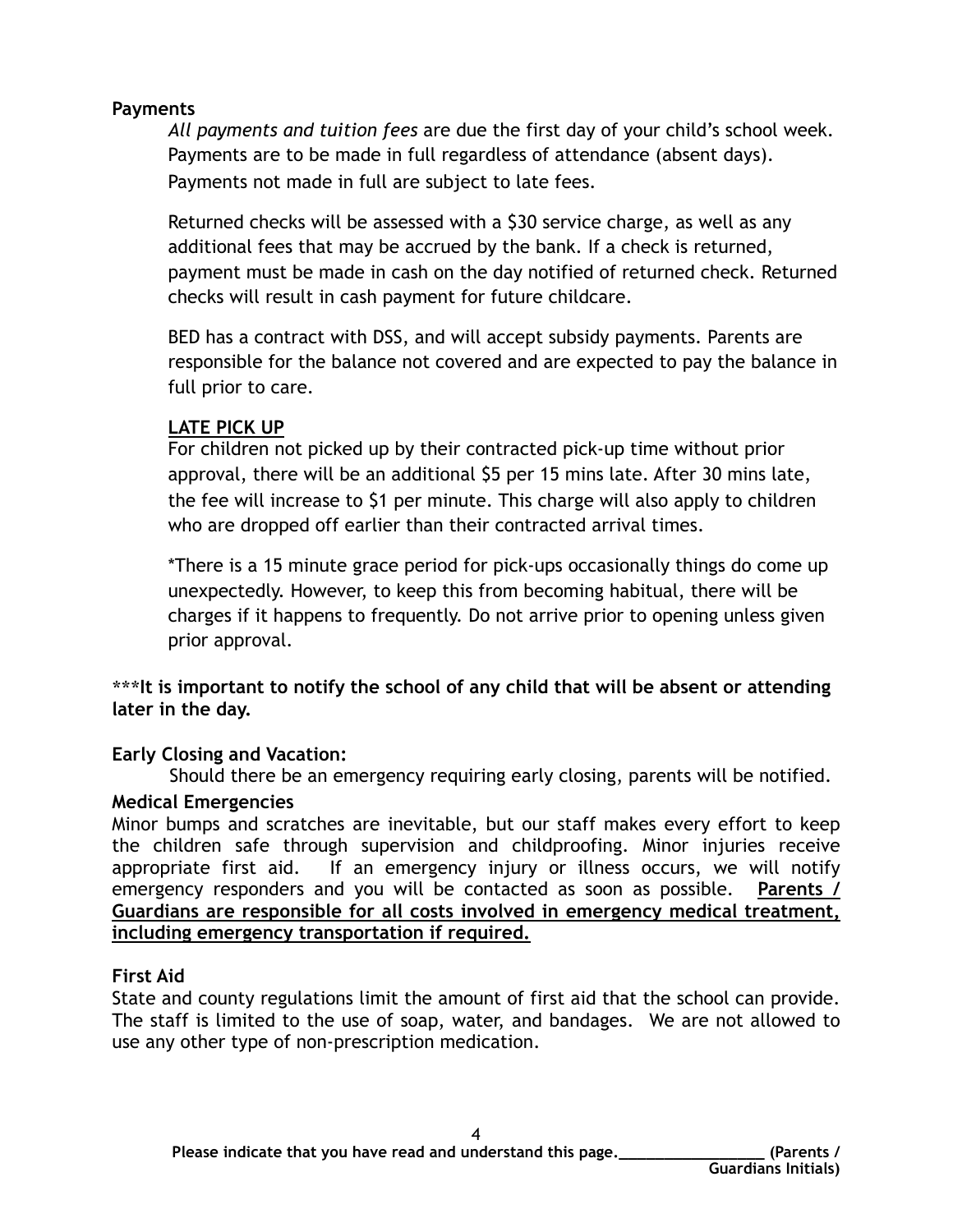# **Illness**

If a child is thought to have a contagious condition, the Parents / Guardians will be notified and asked to pick up their child. The child will be quarantined from the other children and cared for until the Parents / Guardians arrive. The child will be accepted back into our care, with a doctor's note, when no longer contagious. In cases of colds and the like, a phone call to the preschool is required to decide on acceptance for the day. Should the child become ill during his/her day here, Parents / Guardians will be notified and we will determine the best course of action concerning appropriate care, which may include the child being taken home.

# **Extended Illness**

BED may allow tuition free time for a medical leave of absence not to exceed one week per program year. A medical leave of absence consists of illness that is substantiated by a Doctor's note and that requires hospitalization.

# **Vaccinations**

Please try to schedule your child's appointment for vaccinations later in the day. **Children may not return to the Center the same day they receive a vaccination.** Most vaccinations will not produce severe reactions; however, if a child was to have a reaction due to a vaccination, time is of the essence. Also, children tend to be tired or fussy after vaccinations and benefit from some TLC from their Parents / Guardians or another family member.

# **Medication**

Nonprescription medication is limited to over the counter topical ointment/ sunscreen

# **Discipline/Manners**

Please make note that we do not physically punish any child in our care at any time. Yelling is also not permitted in our daycare. This includes Parents / Guardians; you are not to yell or physically punish your children while at our center.

We treat all children with respect and, in turn, the children respect us. We achieve this through love, consistency, and firmness. The children are explained the rules of the center frequently so that all know the guidelines. Once a child understands the rules and disobeys them, the following developmentally appropriate guidance techniques will be used. These techniques are: Redirection and/or Removal of Privilege. When a child's behavior is continually upsetting or dangerous to the staff or others, a conference will be called with the Parents / Guardians. If the problems cannot be resolved, other arrangements will have to be made for the child to receive service elsewhere.

Additionally, it is widely accepted that manners need to be taught and we believe that teaching your children manners gives them lifelong survival skills. In fact, kids who don't have social graces are likely to have a more difficult time with friends, family and teachers. This is why we stress the importance of good manners in a variety of situations. "Please, Thank You, Yes/No Ma'am, Excuse Me" are just a few examples of etiquette that we will instill in our children.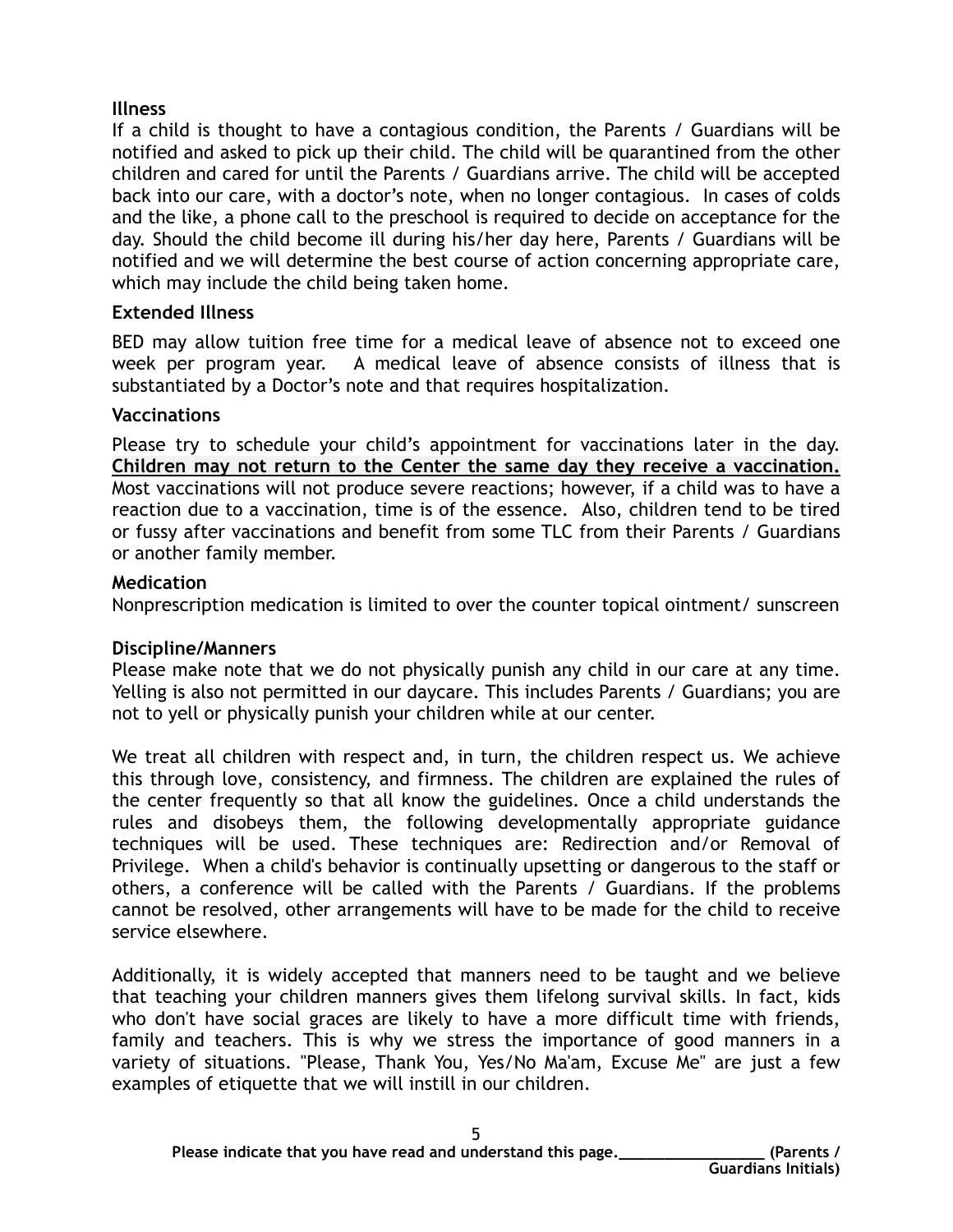# **Arrival/Departure**

The center hours are from 7:00am-6:00pm. We encourage parents to have their child at the center no later than 10am since the most important teaching is done during circle time and it can be difficult for a child to join the class in the middle of an activity. Additionally, children are to arrive fed (if arriving after 9am). In the interest of safety, Parents / Guardians must sign in their child and escort their child to their classroom each day of attendance. Children are to remain with their Parents / Guardians until they are received by their teacher. Running is not permitted in the school building.

We end our day promptly at 6pm. Staff will only release children to Parents / Guardians or persons authorized on the child's application. Please be advised that authorized persons must be prepared to show valid government issued Identification, a copy of which is to be kept in the child's file. Parents / Guardians are responsible to keep pickup authorization information updated for accuracy. If an unauthorized person attempts to pick up your child, Provider will use the following procedure:

- The unauthorized person attempting to pick up the child must be prepared to show a valid government issued Identification. We will only accept a valid Driver's License, State ID or Passport.
- Provider will make a copy of the unauthorized person's identification and will place that copy in the child's file.
- Provider will telephone the Parents / Guardians and seek verbal permission for the unauthorized pickup. If the Parents / Guardians cannot be reached by telephone, then the child will not be released.
- Before a child can be released, and Parents / Guardians has confirmed pick up, the unauthorized person must provide the release password listed in the child's enrollment application.

The above procedure will be strictly followed to ensure your child's safety and Provider will not release a child to anyone who is not properly authorized to pick up.

Parents / Guardians are advised that the main door to the school remains unlocked from the inside since this is also considered a fire exit. Once you have collected your child, please do not allow them to run unattended in the lobby or allow them to open the main door. Children are to remain with their Parents / Guardians until they are safely escorted to their vehicle.

**If a child has not been picked up by closing time, it is the responsibility of the center's Director or Assistant Director to attempt to contact the Parents/Guardians and every authorized pick up person listed on the forms. In the event a child is not picked up by an authorized person within one (1) hour, the facility shall immediately notify the Riverhead Town Police Department so that the child can be picked up and the incident documented.**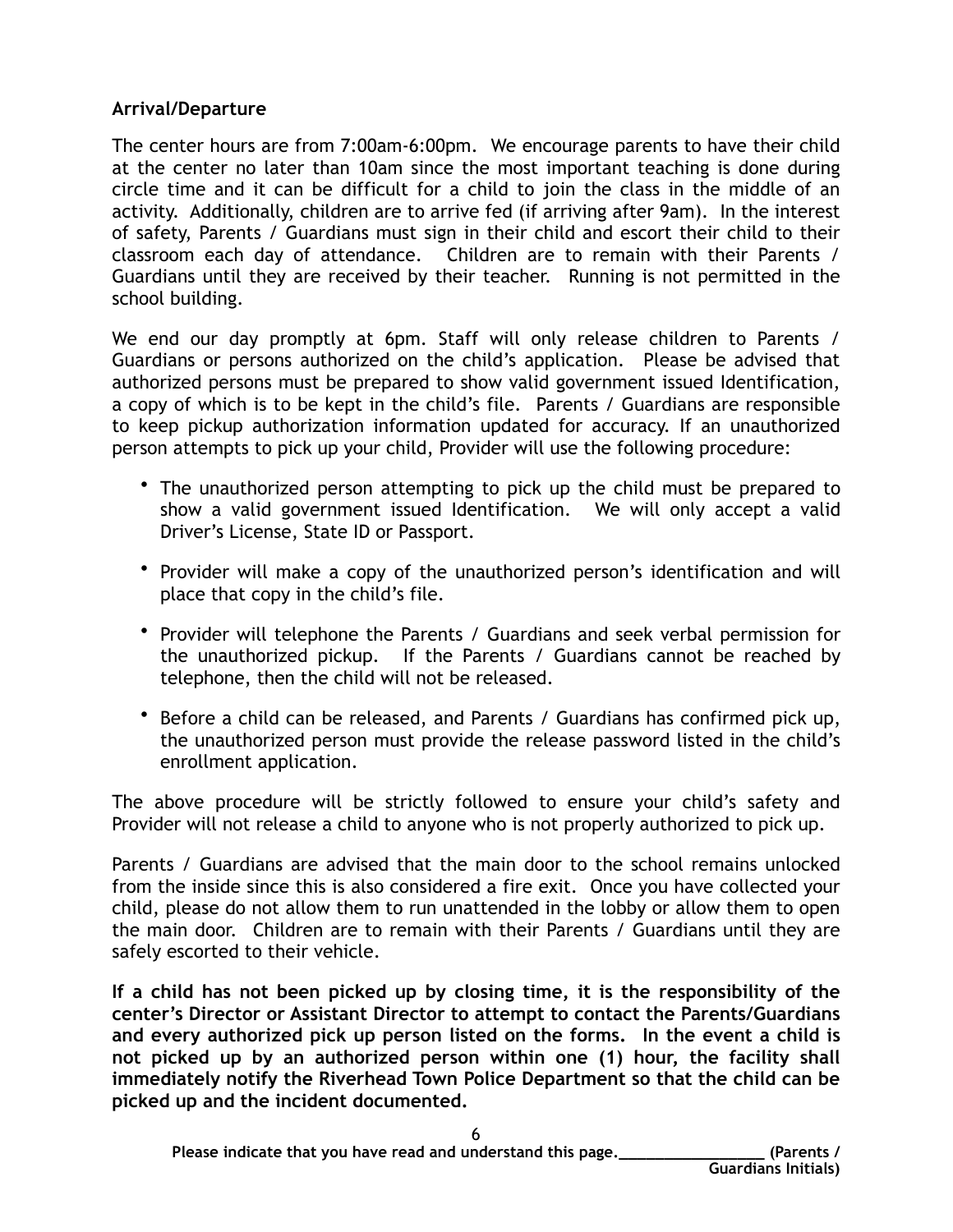# **Supplies**

Parents / Guardians are required to bring a 6 quart plastic shoe box along with two complete and clean change of clothing (including socks). Soiled clothing will be sent home and a clean change of clothes should be brought back the next day. Good clothing is not recommended. All items need to be labeled with your child's first and last name. Parents / Guardians must maintain these items at all times. Parents / Guardians are required to supply diapers/Pull Ups, baby wipes, tissue boxes and/or bottles. Your child's teacher(s) will notify you when your child's supply needs to be replenished. **Please remember that children are only allowed to wear closed toe shoes.** 

We will continue to send reminders to parents to ensure that your child's extra clothing is seasonal.

# **\*Please clearly label your child's belongings!**

# **Toilet Training**

We will be more than happy to help with potty training provided that the Parents / Guardians initiate the process at home first, whether it is over a weekend or during vacation. We also require that all potty training children wear clothing that they can handle successfully on their own - no onesies, no overalls, no belts or jeans with buttons or snaps. **Elastic waist pants are the most appropriate.** 

**Parents / Guardians must start training at home to help the child become familiar with the potty and the routine.** It is the Parents / Guardians' responsibility to continue working on potty training at home while we are working with your child.

Please be mindful that potty training does not happen overnight nor are we able to devote an entire day to potty training your child. Your child will receive consistent guidance and assistance during potty training, but please remember that we have other children in care that also require attention. Your patience and understanding is expected and appreciated during this time. During potty training, your child must use Pull-ups. Please do not send your child to daycare in underwear until they are completely potty trained. Potty training in preschool consists of taking the child to the potty every hour to get them into a regular routine of using the potty. Your child will be asked frequently during the day if they need to go potty, and they will be put on the potty if needed in between regular potty times. Positive reinforcement will be used while potty training to encourage your child's success.

# **Meals**

Breakfast, lunch, dinner, snack, milk water and juice will be provided for your child. Meals and snacks will be nutritious in accordance with the United States Department of Agriculture Child and Adult Care Food Program guidelines. If your child has special dietary needs, you will need to provide a medical statement. Please be sure you have specified any allergies and dietary restrictions.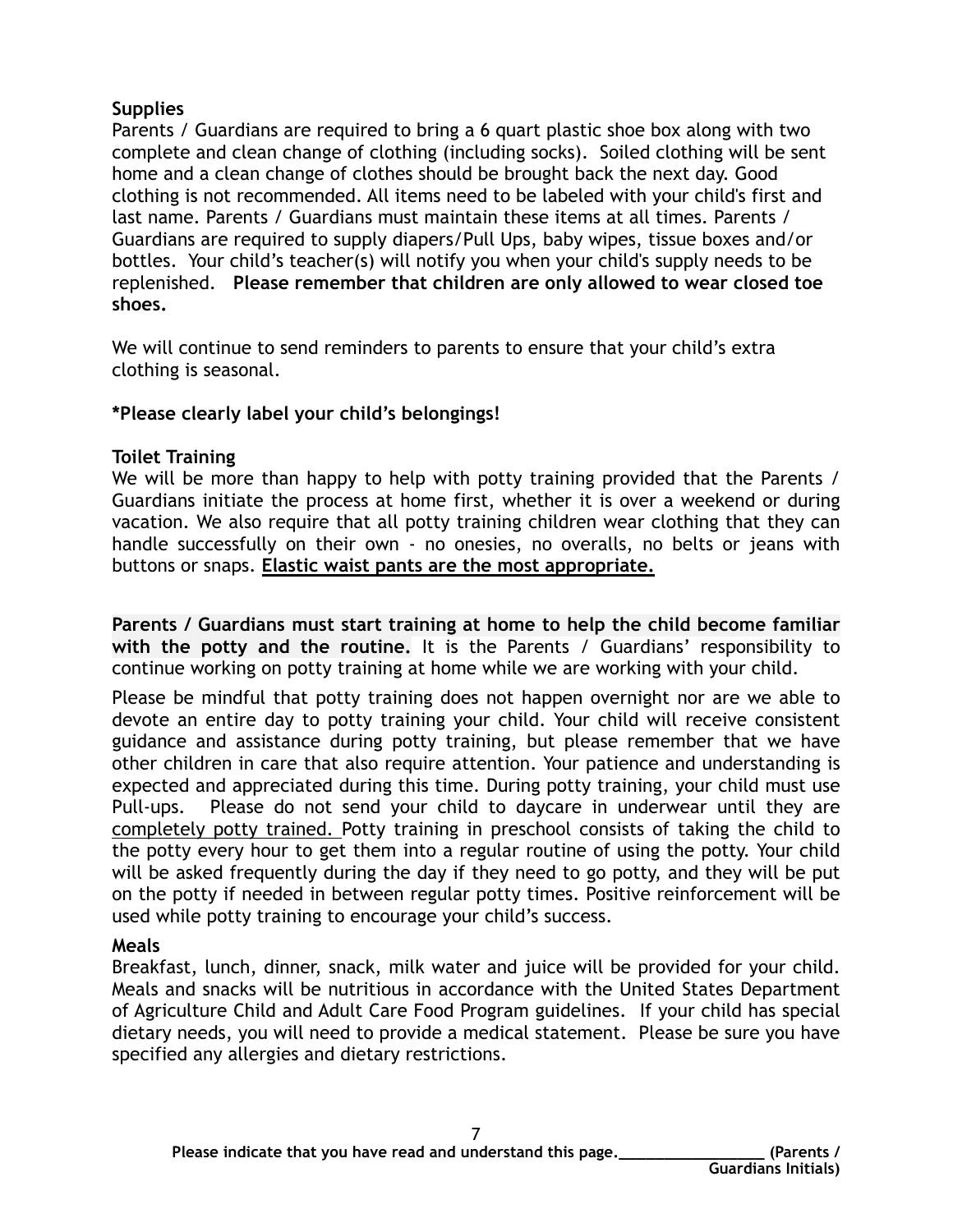Parents / Guardians are responsible for feeding their child if he/she will arrive after a mealtime. Current mealtimes are 8:00am-9:00am for breakfast, 11:15am-12:15pm for lunch 2:15pm for snack, and 4:15pm for dinner . Infants are always fed on demand. Written feeding instructions are required from Parents / Guardians of infants, including type of food and/or formula, amount of food and/or formula, and feeding times. A daily log will be sent home for all children in the infant class (6wks-17months).

If a child has a special dietary need, substitute meals or snacks may be brought from home. **Please inform the center of any food allergies** your child may have at the time of enrollment.

#### **Nap/Rest Time**

Each child 4 years of age and under is required to have a rest period. If your child no longer naps, he/she may engage in quiet activities, but must remain quiet for the other children. Parents / Guardians of four years olds, and younger are required to provide a crib sheet and blanket for nap time. **All blankets and sheets should be taken home to be cleaned at the end of each week.**

#### **Parent Visits**

Parents may visit the center at any time. However, if there are problems arising from parent visits that interfere with the deliverance of quality childcare and/or your child's learning experience, we will then review visits with the parent(s).

# **Family Involvement**

Families are welcome to participate in the class activities and school events. We will notify parents of all activities and events ahead of time.

# **WAYS FOR THE FAMILIES TO BE INVOLVE:**

- Making things for the program
- Sharing their culture
- Sharing a talent or a job
- Participating in the class activities or field trips
- Contributing to the curriculum
- Coming in to read and share your child's favorite book

# **Online Family Resource Area**

Upon enrollment, you will be given the information for a private Facebook page simply for parents and staff. We also have video surveillance. The preschool cameras allow you to watch live video of your child learning, playing, and interacting with other children, upon request.

You can also keep up with us daily on our Facebook at: <https://www.facebook.com/brightandearlydiscoveries/>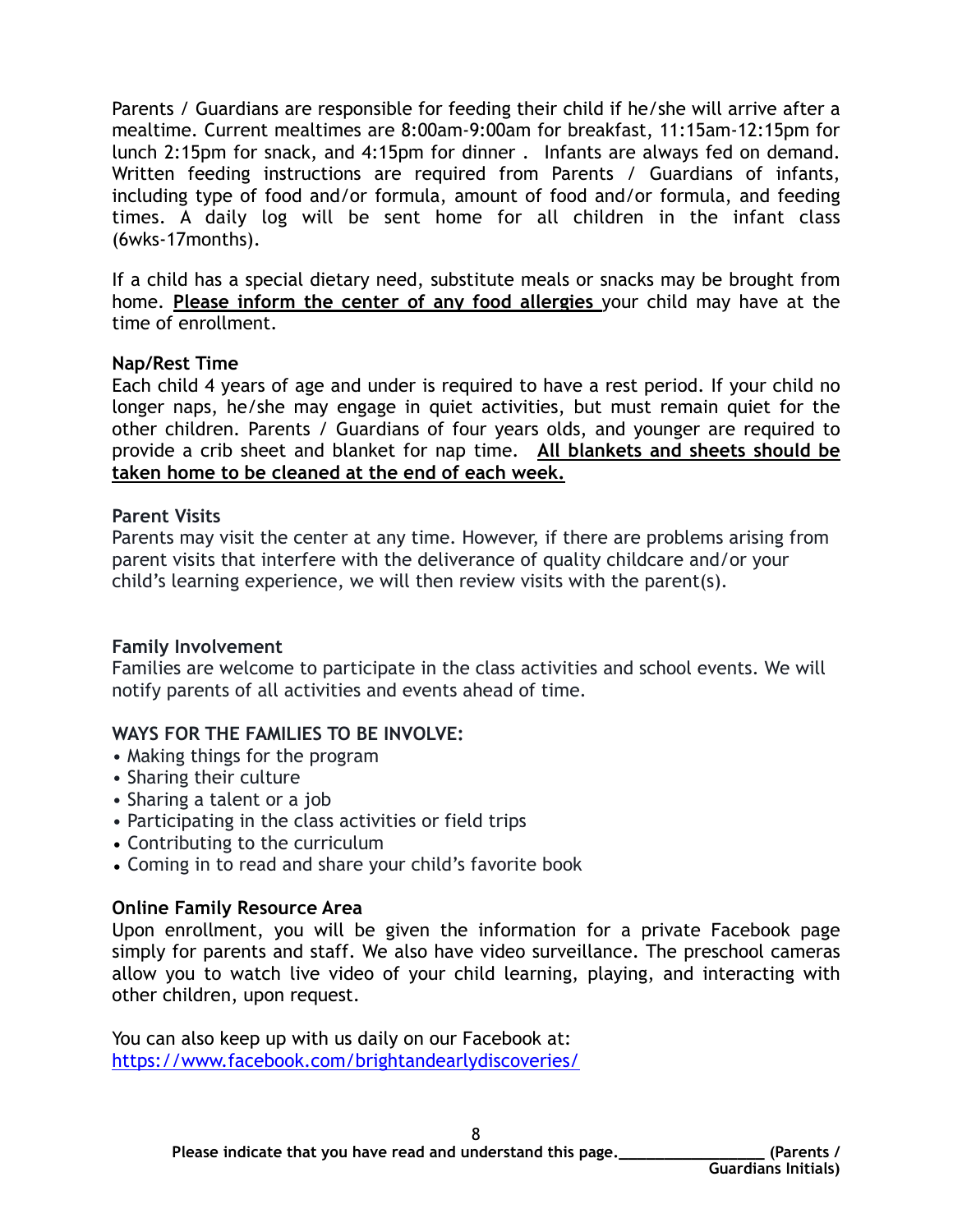#### **Vacation/ Sick days**

Every family that joins Bright and Early Discoveries will earn credit days for number of days your child is enrolled in the program. For example, if your child is in attendance 5 days per week , then you will receive a 5 day credit that can be used for vacation time and/or sick time. **This credit can only be used during the academic school year (September -June) and does not apply to DSS cases.** 

Parents are also entitled to receive one week of tuition free vacation time per program year only to be used in the summer months. Everyone is entitled to one week vacation in the summer months (July through August 31), please inform us ahead of time.

Vacation time is earned and may only be used after ninety (90) days consecutive days of paid enrollment, pending the Parents / Guardians account is not delinquent. Vacation time must be taken in full and **cannot be carried over into a new program year**. Vacation time may be used for illness, vacation or personal time. Parent must fill out and submit a vacation request form to Provider **two weeks** in advance and may not use vacation time to pay for outstanding tuition balances.

#### **Receipts**

Receipts will be given for all cash payments. Any other form of payment will receive a receive upon request. We will also keep track of your payments throughout the year for tax purposes. You will receive a Year End Tax Statement by the end of January with the total amount paid for childcare services from the previous year.

# **Holiday Closures-Please see attached**

# **Conferences**

Conferences are available with your child's teacher by appointment to discuss your child's progress or needs. Please do not expect this during class time. Remember, a teacher's first responsibility is the safety of his/her class.

# **Health and Safety**

- Hand Washing Hands will be washed before and after meals, before and after bathroom use, after blowing nose or wiping, and after handling an ill child.
- Diaper Changing Latex gloves will be used when changing diapers. The changing pad will be sterilized with the recommended bleach solution before and after each use. When using a paper roll, the paper will be replaced after every use.
- Toys and Equipment These will be sterilized regularly, and as needed with the recommended bleach solution.
- Fire Drills Practice drills will be conducted at a minimum of once a month and recorded. Evacuation methods will be posted on the walls next to each exit.
- Accidents and Injuries First aide will be administered to a child needing care. Each accident will be recorded on a report. Parents will be given a copy of this report and the center will maintain a copy in the child's record.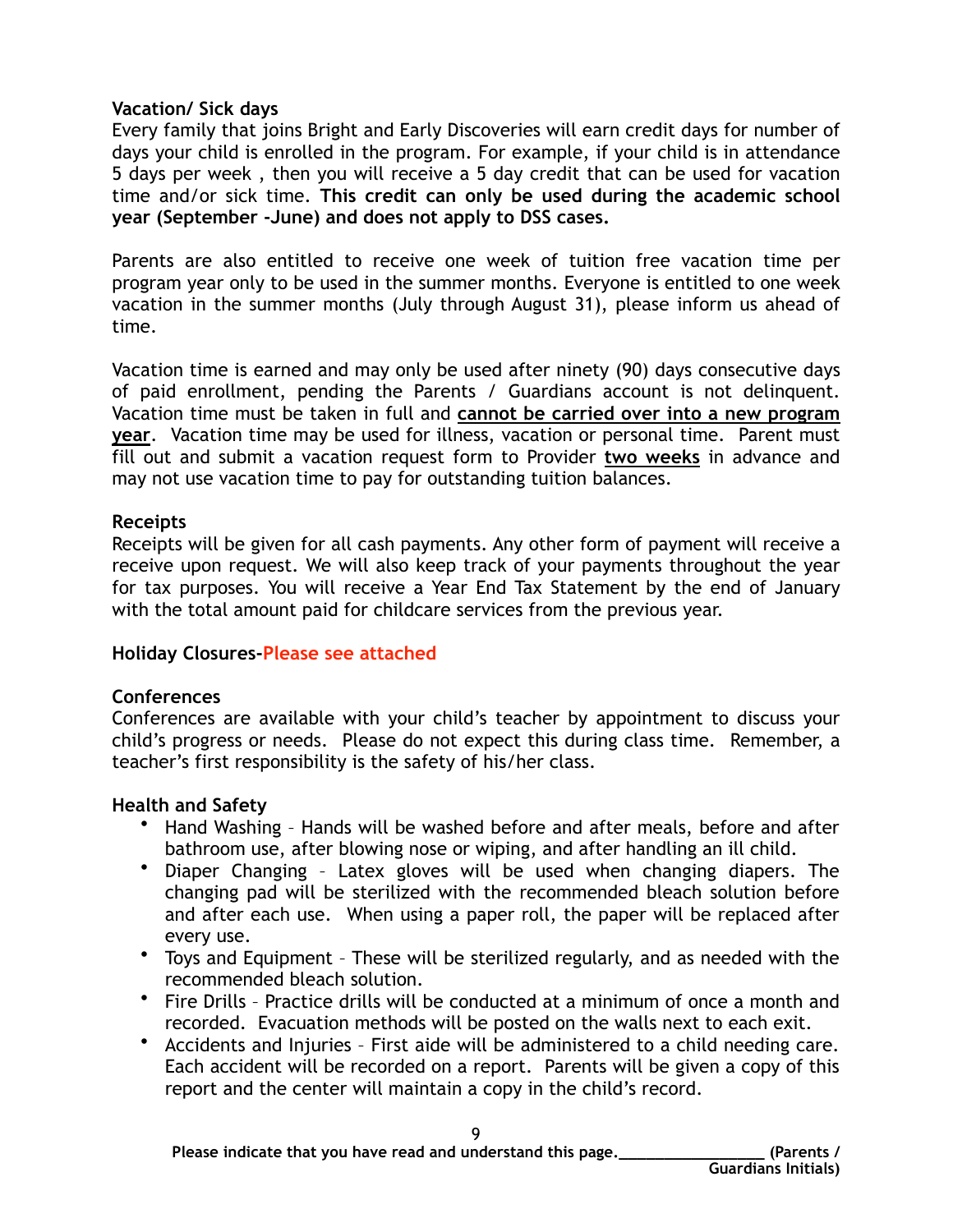# **Termination of Enrollment**

- Parents / Guardians that wish to discontinue childcare services with Provider must give written notice of two weeks in advance. Parents / Guardians are responsible for tuition payments throughout the remaining two weeks.
- Your child will be considered withdrawn without notice if the Parent fails to notify the Provider of absences in excess of one week. No refunds will be given if the child is withdrawn because of absences.
- The Provider may terminate this contract at any time if the Parent or Guardian is:
	- ✓ Disrespectful to staff, director, other Parents / Guardians or children
	- ✓ Fails to make appropriate tuition payments in a timely manner
	- ✓ Excessive personal legal matters that interfere with staff, Parents / Guardians, and child's ability to enjoy the program.
	- ✓ Engaging in disparaging remarks (written or verbal) about the Center, staff, our children the program, other Parents / Guardians or children.
	- ✓ Dissemination of information (pamphlets or other paraphernalia) on school grounds.
	- $\sqrt{\ }$  Engages in conduct that is aimed towards discrediting the Center, staff, program, other Parents / Guardians or children.
	- ✓ Intoxication or being under the influence while on school grounds.

# **General**

- Parents / Guardians are required to keep Provider informed of any change in addresses, telephone numbers, and other pertinent information.
- No smoking is allowed anywhere on the premises. This includes outside in the parking lot.
- Parents / Guardians are always welcome to join us for observation and all center events, trips and trainings. Informational letter will be sent out to inform parents when these particular events will take place. Volunteer and sign up sheets are always at the front desk. Please feel free to ask.
- We ask that you please refrain from using your cell phone while in the center as we would like to have your full attention during the limited times of drop off and pickup.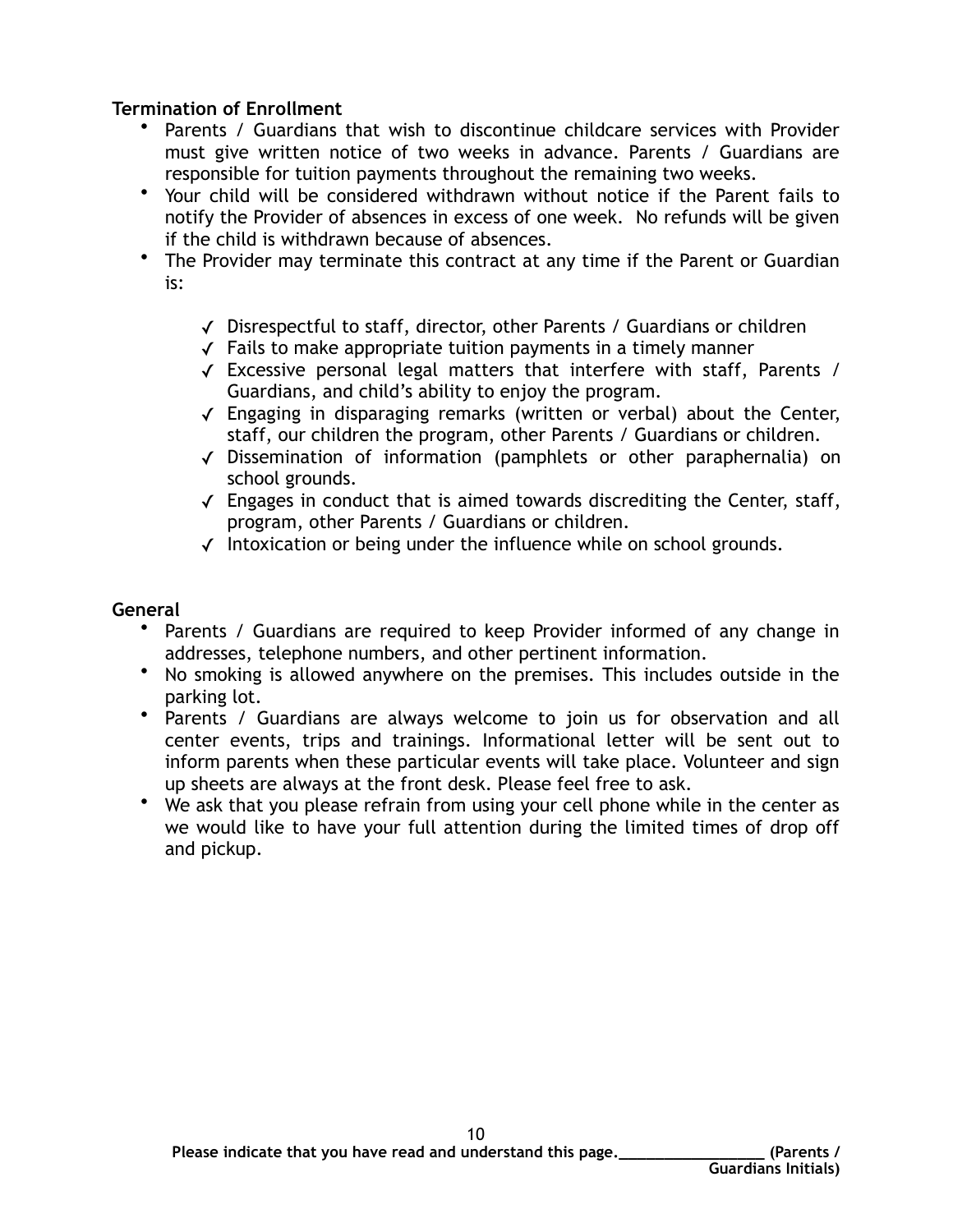# **AUTHORIZATION**

By signing below, I am indicating that I am the Parent / Guardian of \_\_\_\_\_\_\_\_\_\_\_\_\_\_\_\_\_\_\_\_\_\_\_\_\_\_\_\_(child/ children) and I am authorized to enter into this agreement. I further certify that I have received, read and understood this entire document and agree to abide by each of the policies and procedures pertaining to me and the Provider defined herein.

| Parent Name: |  |  |  |
|--------------|--|--|--|
|              |  |  |  |
|              |  |  |  |
|              |  |  |  |

Parent's Signature: \_\_\_\_\_\_\_\_\_\_\_\_\_\_\_\_\_\_\_\_\_\_\_\_\_\_\_\_\_\_\_\_\_\_\_\_\_\_\_\_\_\_\_\_\_

Date: \_\_\_\_\_\_\_\_\_\_\_\_\_\_\_\_\_\_\_\_\_\_\_\_\_\_\_\_\_\_\_\_\_\_\_

Director's Signature: \_\_\_\_\_\_\_\_\_\_\_\_\_\_\_\_\_\_\_\_\_\_\_\_\_\_\_\_\_\_\_\_\_\_\_\_\_\_\_\_\_\_\_\_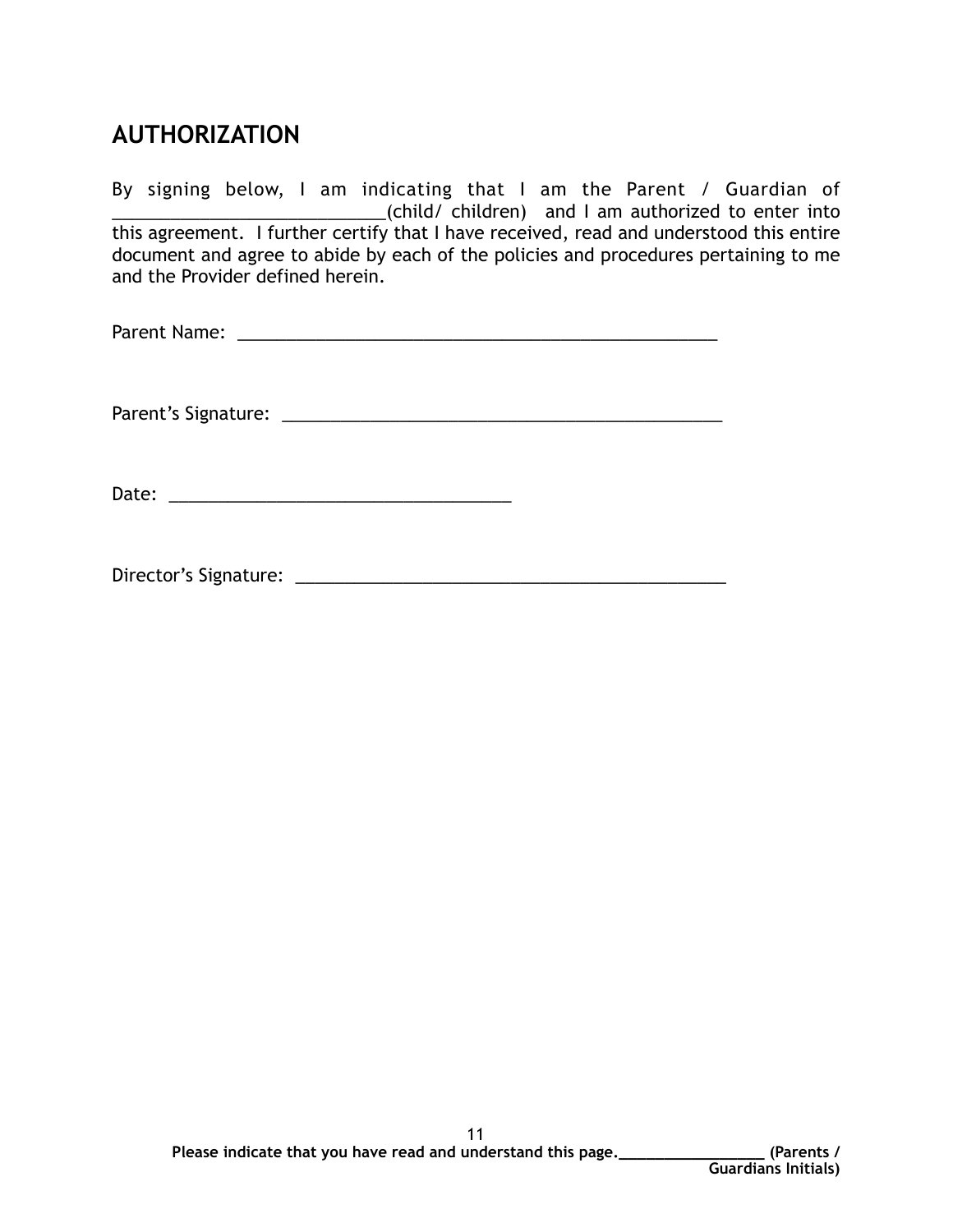# **EXCLUSION POLICY**

# **Symptoms Requiring Removal of a Child from the Child Care Setting:**

- 1) **Fever** AND sore throat, rash, vomiting, diarrhea, earache, irritability, or confusion. Fever is defined as having a temperature of 100°F or higher taken under the arm, 101°F taken orally, or 102°F taken rectally. For children 4 months or younger, the lower rectal temperature of 101° is considered a fever threshold.
- 2) **Diarrhea** -- runny, watery, or bloody stools
- 3) **Vomiting** -- 2 or more times in a 24-hour period.
- 4) Body rash with or without fever.
- 5) Sore throat with fever and swollen glands.
- 6) **Severe coughing** -- child gets red or blue in the face or makes high-pitched whooping sound after coughing.
- 7) **Eye discharge** -- thick mucus or pus draining from the eye, or pink eye.
- 8) Yellowish skin or eyes.
- 9) **Communicable Diseases** -- Tuberculosis, mumps, measles, impetigo, hepatitis A, rubella, strep throat or other strep infection, chicken pox, shingles, or pertussis (whooping cough).
- 10) Child is irritable, continuously crying, or requires more attention than staff can provide without taking away from the health and safety of other children in care.

# **Procedure for Removing Sick Children from Care:**

- **1)** Staff will immediately separate the child from the other children.
- **2)** You will be contacted to come pick up your child.
- **3)** If we are unable to reach you within 15 minutes, we will begin to contact the persons listed under "Emergency Contacts"
- **4)** Staff will continue to observe the child for other symptoms.
- **5)** If the child becomes unresponsive, is having trouble breathing, or is having a convulsion, we will call 911.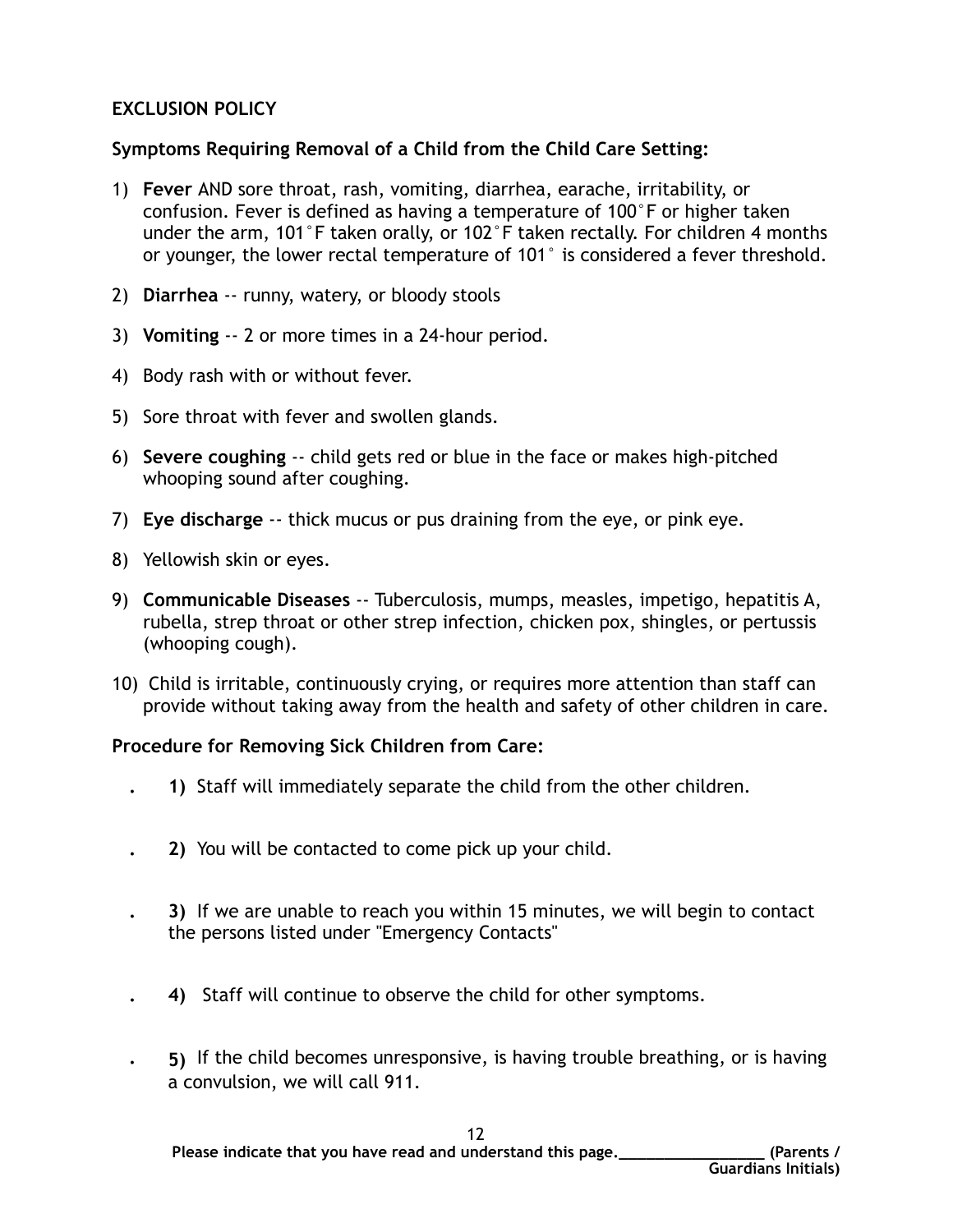**Returning Children to Child Care Environment:** 

Child must be fever free for 24 hours before returning. You must provide a written release from the doctor & be removed from care for at least 24 hours, before returning from anything under #9. You must notify me if child is diagnosed as having a contagious condition so that I may inform the parents of children who may have been exposed. This allows other parents to monitor their children for potential illness. CHILD'S NAME WILL NOT BE RELEASED FOR PRIVACY REASONS.

| <b>PARENT / GUARDIAN SIGNATURE</b> | <b>DATE DATE</b> |  |  |
|------------------------------------|------------------|--|--|
| <b>PARENT / GUARDIAN SIGNATURE</b> | <b>DATE DATE</b> |  |  |